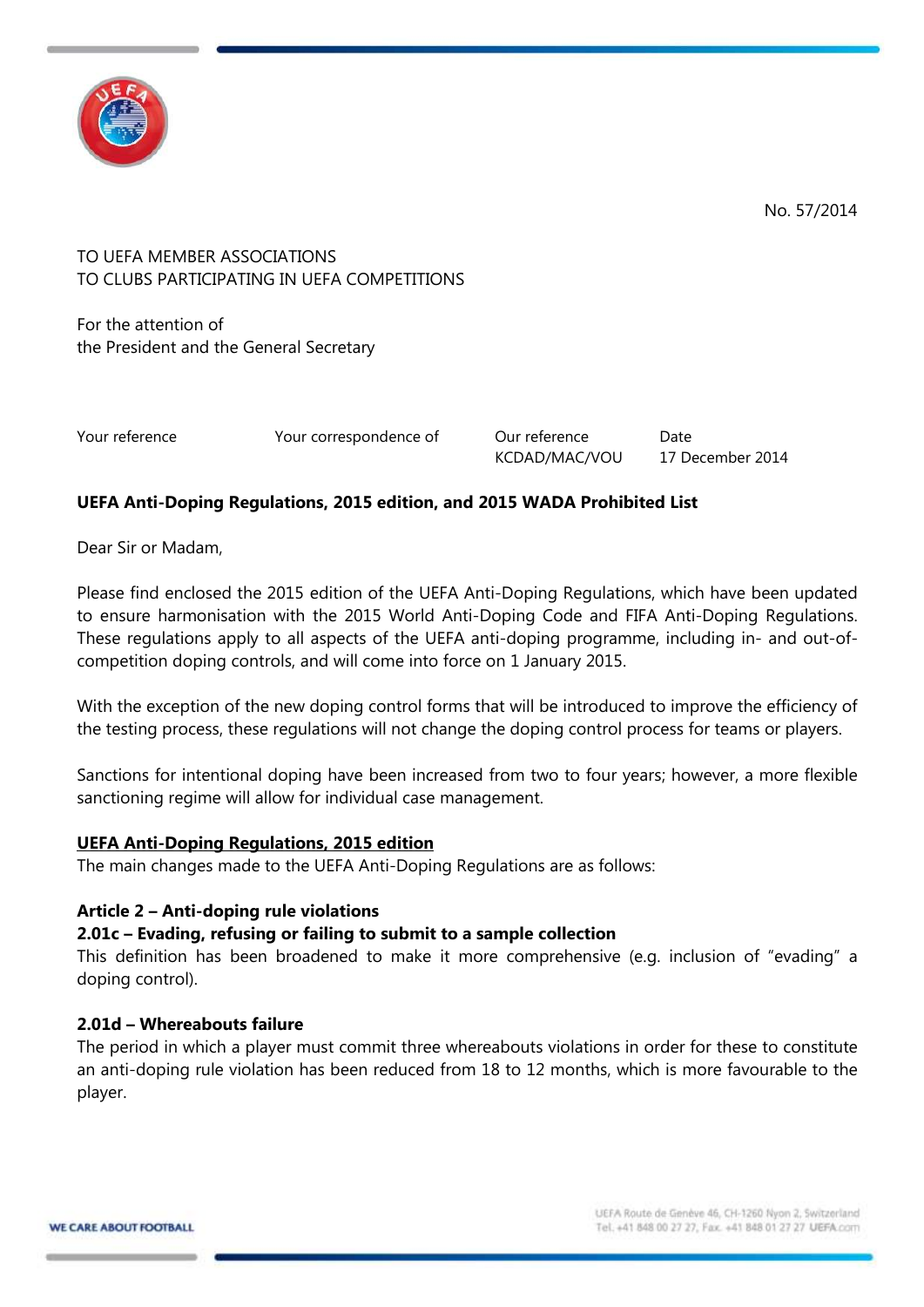# **2.01i & j – Complicity and prohibited association**

Complicity and prohibited association are new anti-doping rule violations. The intention of these clauses is to sanction not only players but also team personnel (coaches, trainers) and any person who helps with doping, is involved in doping or associates with someone sanctioned for doping.

# **Article 4 – Prohibited substances and prohibited methods**

# **4.01**

In order to reflect current practice and to provide more clarity, it has been added that any revision to the Prohibited List enters in force, in principle, three months after publication. UEFA will continue to communicate changes to the associations, clubs and players in good time, but players and team personnel have a responsibility to regularly check the Prohibited List on WADA's website.

#### **Article 5 – Therapeutic Use Exemption (TUE) 5.02–5.21**

Some principles and criteria that have been defined by UEFA and FIFA in the scope of the WADA Code, such as the recognition of TUEs by UEFA, FIFA and National Anti-Doping Organisations (NADOs), the validity of TUEs and players' entitlement to submit TUEs to UEFA, which used to be communicated in circulars have now also been integrated into the UEFA Anti-Doping Regulations for more clarity. They will be explained in the second part of this letter.

Some minor changes and clarifications have been made to the procedure for refusing a TUE, including:

- the NADO who initially granted the TUE can now also refer a UEFA refusal to WADA (previously this right was only offered to the player);
- a player can appeal to the CAS against a UEFA refusal to grant a TUE, even if WADA has not reviewed the TUE;
- if UEFA refuses a TUE granted by a NADO, the TUE becomes invalid 21 days after UEFA's refusal, but if the player or NADO refers the case to WADA, the TUE granted by the NADO stays valid at national-level and out-of-competition until a decision on the refusal is taken.

# **Article 6 – UFEA competencies**

To improve clarity, competencies that were already attributed to the UEFA administration through its Medical and Anti-Doping Unit have been specified in the regulations. These include intelligence gathering, investigations, results management in relation to passport data, and the sharing of test results with FIFA, WADA and NADOs.

# **Article 7 – Obligations of national associations, clubs and players**

# **7.02**

In order to reinforce the responsibility of the players in supporting UEFA's anti-doping programme, a similar paragraph to the one regarding the obligations of clubs and national associations has been added.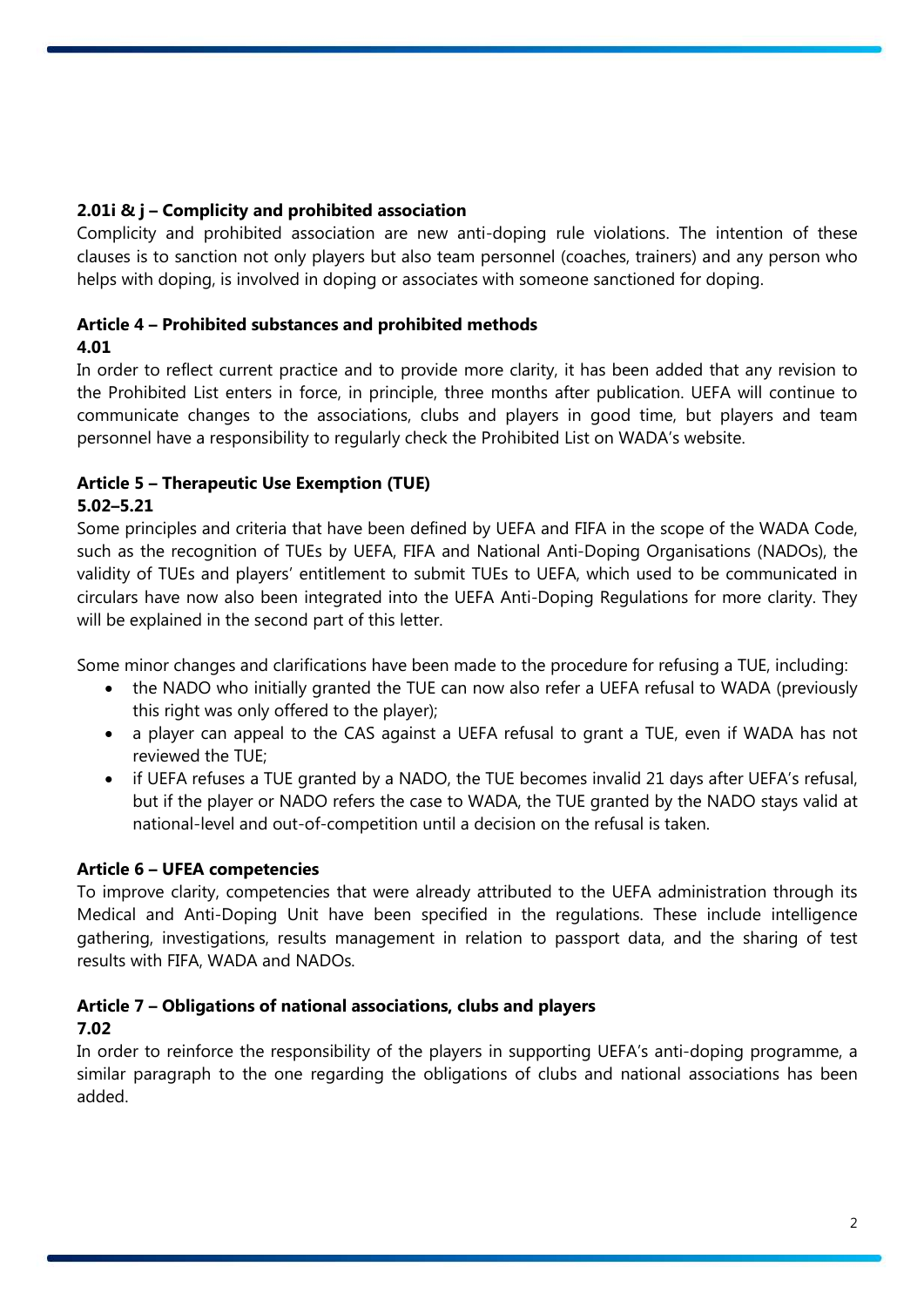### **Articles 9 to 12 – Regime of sanctions**

As required by the 2015 WADA Code, sanctions for anti-doping rule violations have become more flexible and enable a more individual case-by-case approach.

For a first violation the sanction for intentional doping (for instance, EPO or diuretics) has been increased to a four-year suspension, unless the player can prove the violation was not committed intentionally. For other substances (like cannabis or cocaine) or contaminated products, the sanction can range from a warning to a two-year suspension, depending on the degree of fault of the player.

Anti-doping violations are cumulative if they are committed within a ten year period.

# **Article 12 – Public disclosure 12.03 & 12.04**

Two new clauses have been added regarding the sharing of information regarding anti-doping activities, for example testing, results management and TUEs, between anti-doping organisations such as UEFA, FIFA, NADOs and WADA. The purpose is to improve coordination and the effectiveness of their respective anti-doping programmes.

In order to facilitate this sharing of information, WADA has developed a database called ADAMS. ADAMS respects the data privacy statutes and norms applicable to WADA and all other anti-doping organisations. WADA-accredited laboratories now have to report the results of sample analysis directly in ADAMS and, as a consequence, UEFA will also have to use ADAMS, in particular to manage the biological passport programme (see below).

#### **Appendix A – Instructions to organisers of UEFA matches**

No alcohol is permitted in the doping control station. This clarifies the previous guidelines.

# **Appendix C – Definitions**

Some definitions have been added to better explain the terminology used in the new provisions introduced by the 2015 WADA Code. Others have been improved for clarity.

A new clause has been added to protect minors. Unlike other players, a player who is a minor does not have to explain how a substance got into his body to get a reducted sanction.

#### **Appendix D – Forms**

The number of forms used for doping controls has been reduced in line with the processes applied by FIFA, NADOs and WADA. The new forms are designed to facilitate and speed up doping controls.

A new declaration of consent clause has been included on the back page of the doping control form. The purpose of introducing this new declaration is to comply with the new WADA Code and to make sure players are well informed about the use and sharing of their data. This includes data related to their samples being used by and shared with FIFA, WADA and other relevant anti-doping organisations for anti-doping purposes.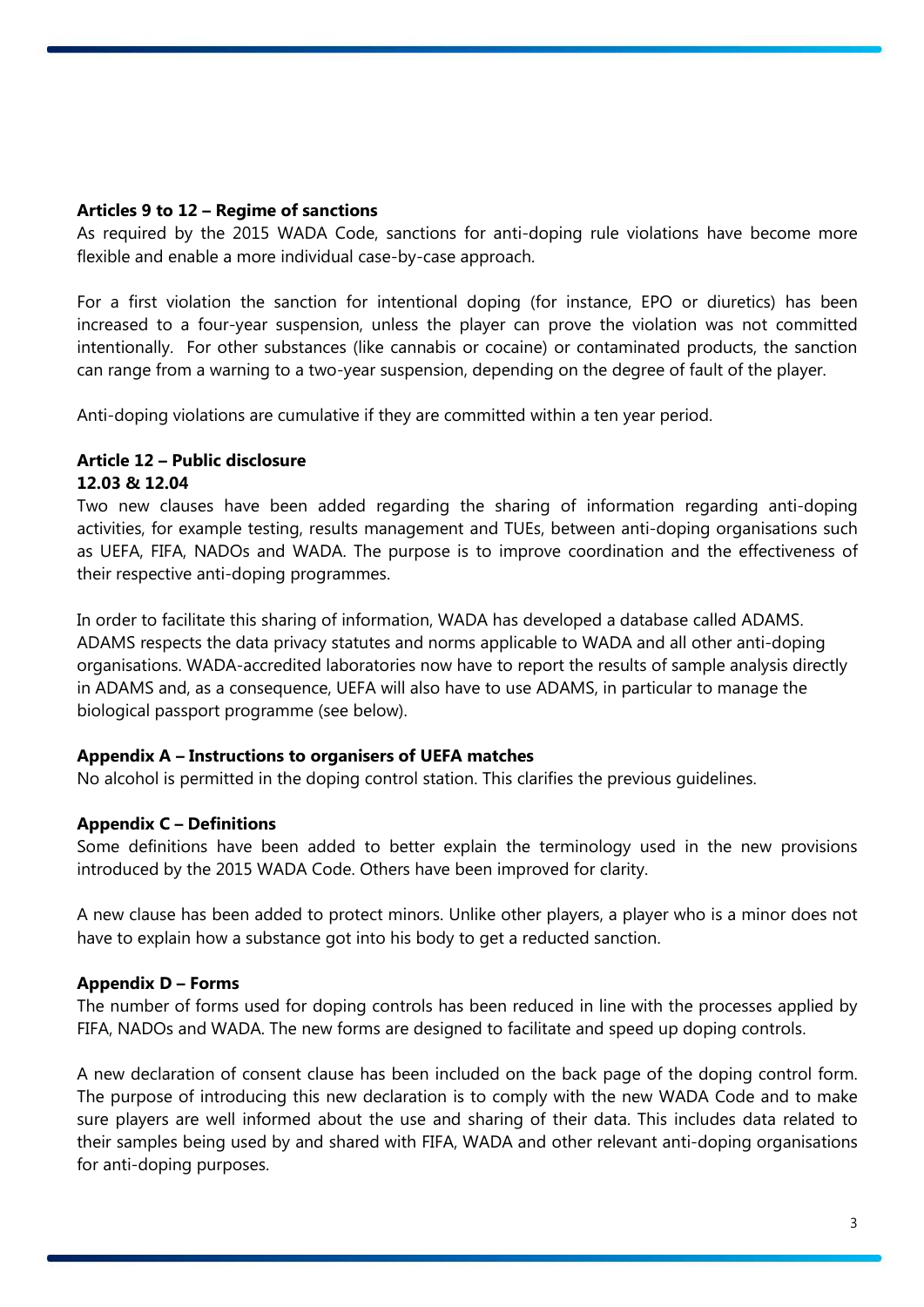# **Athlete biological passport (ABP) – Articles 6 & 12 and Appendices A, C, D & F**

On 18 September 2014 the UEFA Executive Committee agreed to introduce into the UEFA Champions League a steroid profiling programme based on the monitoring of players' urinary values.

This ABP is a new, indirect method of detecting doping and constructing individual profiles. The 2015 edition of the WADA Code has introduced a certain number of amendments for anti-doping organisations in the context of this ABP, for example in terms of storing data in ADAMS (database developed by WADA and used by all anti-doping organisations), sharing data, data privacy and results management in relation to passport data. These amendments have made it necessary to adapt the UEFA Anti-Doping Regulations accordingly.

# **2015 WADA Prohibited List**

In accordance with paragraph 4.01 of the UEFA Anti-Doping Regulations, edition 2013, the 2015 WADA Prohibited List will apply to all UEFA competitions **from 1 January 2015**.

In light of this, please find enclosed with this letter the new list of prohibited substances, and a WADA document summarising the changes compared to the 2014 Prohibited List. This information is also available on UEFA.org (full address below) and the WADA website [\(www.wada-ama.org\)](http://www.wada-ama.org/).

# **Main amendments to the Prohibited List** (see also enclosures)

# S2. Peptide Hormones, Growth Factors, Related Substances and Mimetics

- The title of this section has been changed: mimetics have been added to the title to reflect the fact that synthetic analogs are also prohibited under this section.
- Please note that all the substances named as examples in this revised section of the 2015 Prohibited List were already considered prohibited under previous Prohibited Lists.
- In addition, the HIF stabilizer sub-section has been placed in a separate paragraph to highlight the growing importance of these drugs and to specifically identify HIF activators such as xenon and argon. Note that cyanocobalamin (vitamin B12) is not prohibited.
- Note that Platelet Derived Plasma preparations are not prohibited.

# S5. Diuretics and Masking Agents

• The title and subsequent paragraphs have been modified by removing the word "other" to reflect that diuretics are not only masking agents but can also be abused for other purposes such as the induction of rapid weight loss.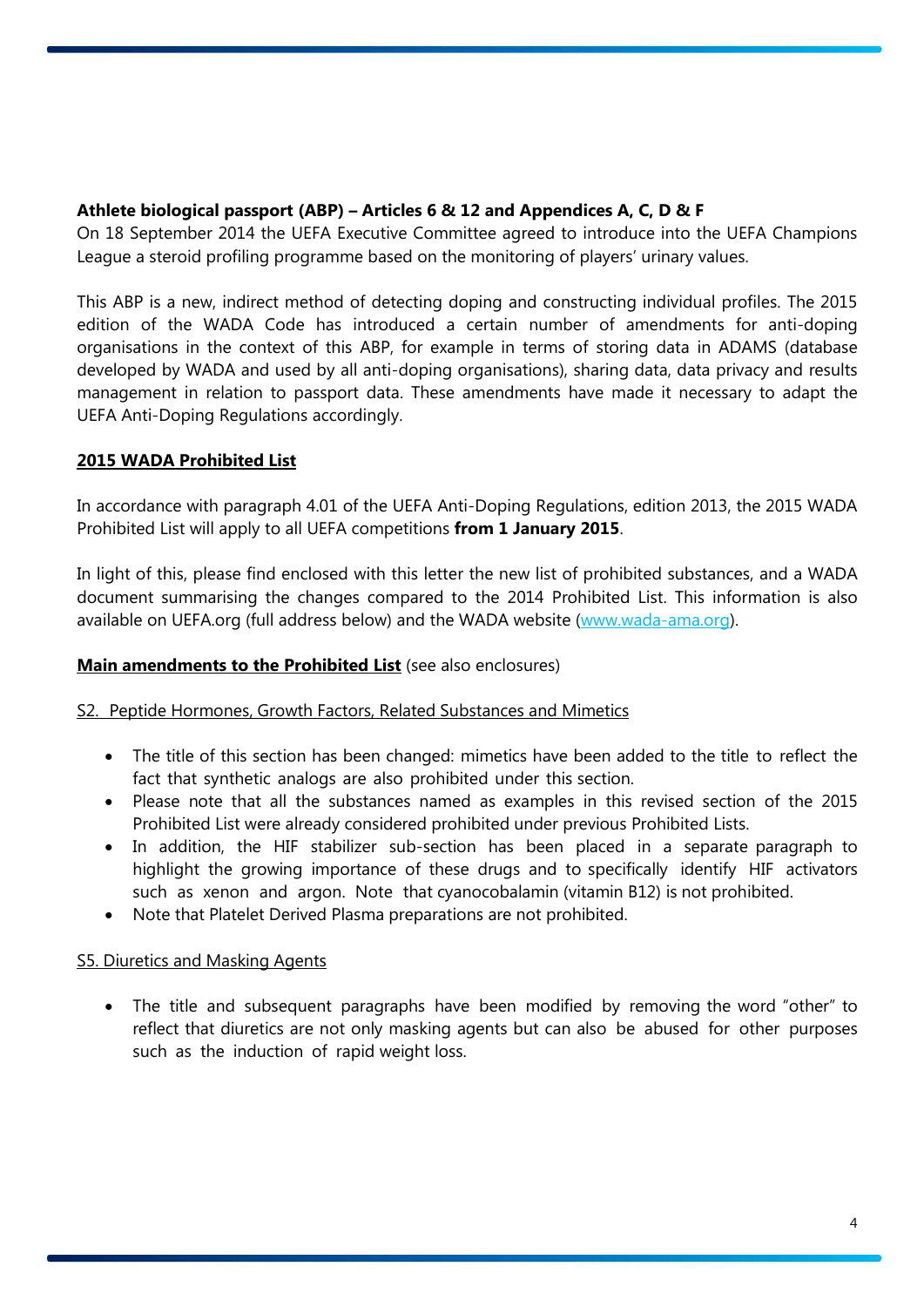M2. Chemical and Physical Manipulation

 The term "surgical procedures" has been added to the sentence describing the situations in which the administration of intravenous infusions or injections of more than 50 mL every six hours is permitted when medically required.

S9: Glucocorticoids

Glucocorticosteroids are described as Glucocorticoids to reflect current nomenclature and use.

# **Therapeutic Use Exemptions (TUEs)**

UEFA's rules and procedures governing TUEs, which are harmonised with those of FIFA, remain essentially the same as in 2014, despite changes to the 2015 Prohibited List. Players who are participating in UEFA competitions or in senior international (national A team) friendly matches and have to use a prohibited substance or prohibited method for therapeutic purposes must request prior authorisation from UEFA by means of a UEFA TUE application form (enclosed).

The TUE application form must be completed and signed by the player and their doctor, and then sent with a complete file of medical evidence to the UEFA Medical and Anti-Doping Unit (confidential fax +41 22 990 31 31). Forms must be sent to UEFA only, and not to NADOs. Except in cases of medical emergency, doctors must not administer a prohibited substance or prohibited method before a TUE has been granted by UEFA.

TUEs granted by FIFA are automatically accepted for UEFA competitions. **However, TUEs granted by NADOs are not valid for UEFA competitions until they have been recognised by UEFA.** If a player already has a TUE granted by their NADO, they must submit it to UEFA for recognition before the start of the competition (if possible 21 days before). The initial TUE application must be attached to the TUE granted by the NADO, and must contain the full submitted medical file, which must be translated into one of UEFA's three official languages.

Players participating in youth-level international friendly matches (i.e. any national youth team up to and including U21) must apply to their NADO for a TUE, and not to UEFA.

TUE applications for prohibited beta-2 agonists must include a complete medical file meeting the requirements set out in the enclosed Guide to the WADA Prohibited List and TUEs.

Please forward this circular, the UEFA Anti-Doping Regulations, 2015 edition, and the 2015 WADA Prohibited List immediately to your team doctors, who must in turn inform their players. The Prohibited List, the Guide to the WADA Prohibited List and TUEs and all other enclosed documents are also available on the dedicated anti-doping section of the UEFA website at: [http://www.uefa.org/protecting-the-game/anti-doping/index.html.](http://www.uefa.org/protecting-the-game/anti-doping/index.html)